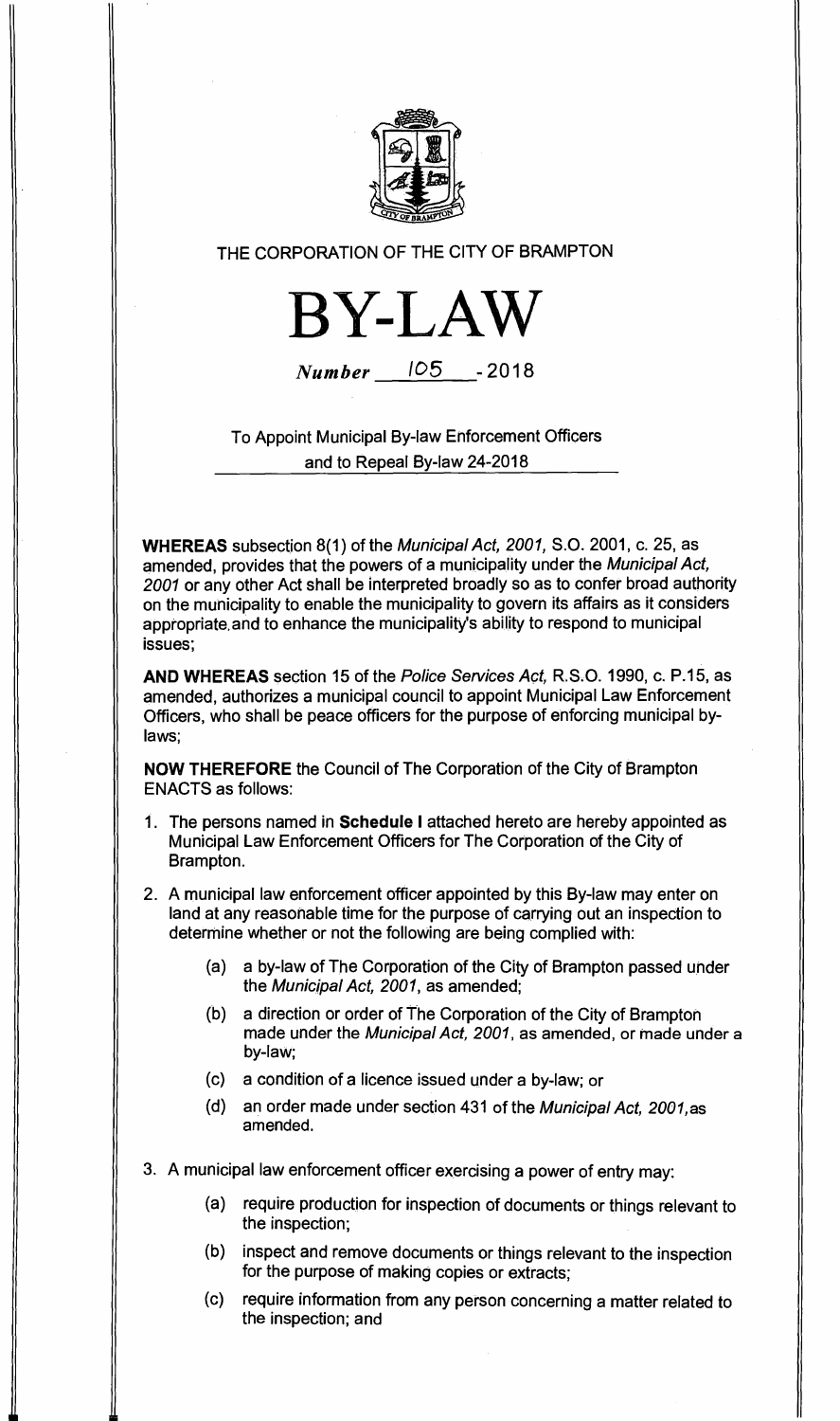- **(d) alone or in conjunction with a person possessing special or expert knowledge, make examinations or take tests, samples or photographs necessary for the purposes of the inspection.**
- **4. Subject to section 5, this By-law prevails to the extent of any conflict between this By-law and any other by-law of The Corporation of the City of Brampton.**
- **5. This by-law does not restrict any rights conferred by the** Municipal Act, 2001, **as amended, or any other Act or regulation, respecting entry to land.**
- **6. By-law 24-2018 is hereby repealed.**

**READ a FIRST, SECOND and THIRD TIME and PASSED in Open Council this 30th day of May, 2018.** 

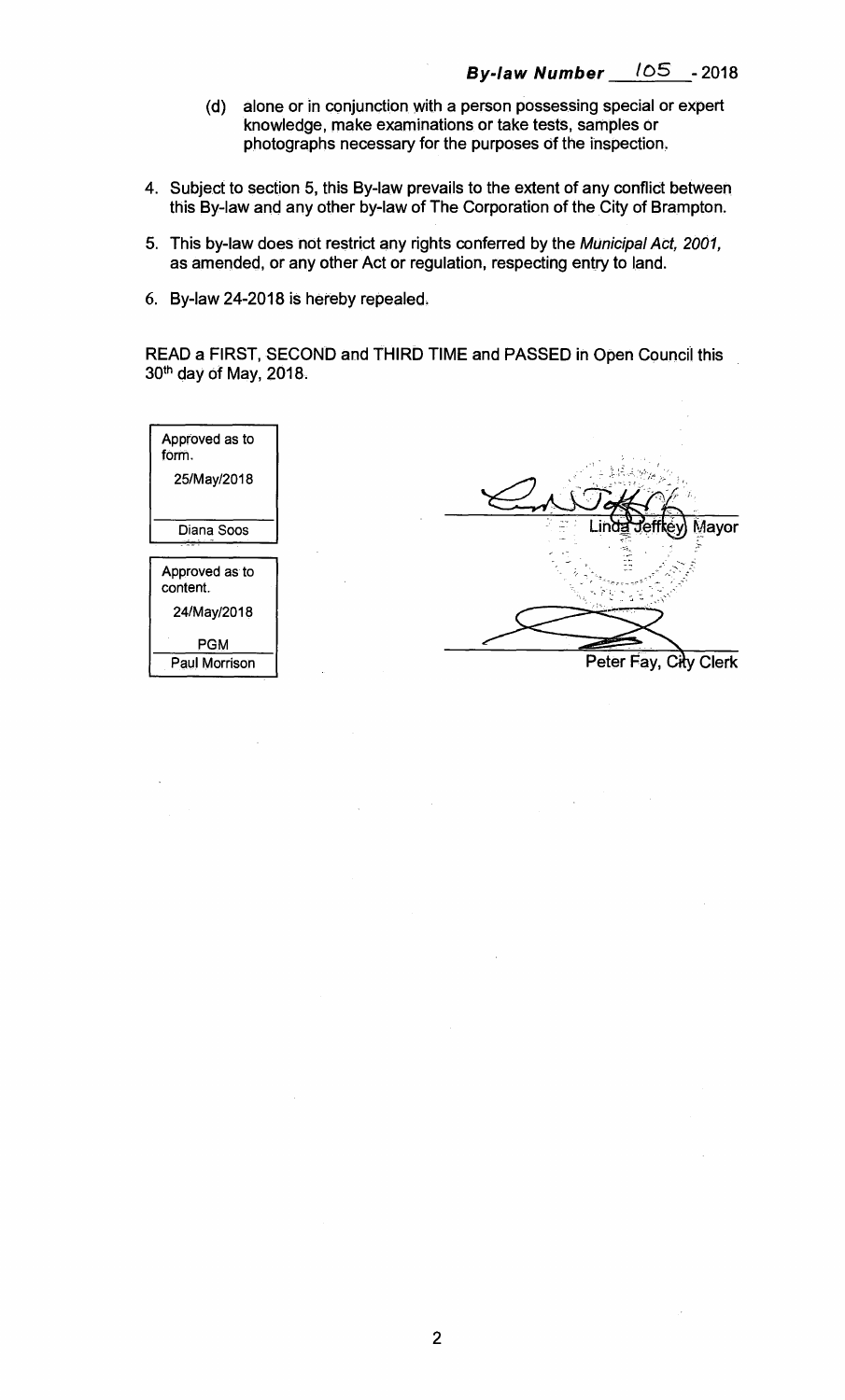## **MUNICIPAL LAW ENFORCEMENT OFFICERS**

**Anderson, Kristie Armonas, Adam Avbar, John Azeem, Aziz Belyntsev, Nikolai Bettencourt, Andrew Bisson, James Bolton, James Brar, Gurpreet Brown Steve Bryson, Peter Cabral, Chelsea Capobianco, Michael Chudoba, Paul Clune, Anthony Couto, Leonor Dang, Mohit De Schryver, Denise Dhillon, Narinder Dixon, Omar Dollimore, Phillip Dosanjh, Gurprit Drope, Graham Edwin, Erin Foster, Brian Frigault, Shawn Garcia, Emanuel Gobeo, Brent Goddard, Catherine Grasby, Kim Grech, Frank Harm, Victor Holmes, Todd lacobucci, Sarah Iliev, Konstantin Jardine, Hayley Josey, Luanne Kainth, Sukhpreet Kasiulewicz, Mario Keyes, Shane Khalid, Waseem Muhammed Komfehl, James Labelle, Jeff Labelle, Michelle Lindegaard, Kevin MacLeod, Robert Marinella, Marianne Maurice, Jean-Pierre McMillan, W. Roy Mohammed, Richard Morrison, Paul Mulick, Michael Myers, Brian Myers, Jimmy Nybog, Victor Parhar, Mohinder Phelan, Patricia Polera, Michael Francis** 

**Pouris, Adrian**. **Prewal, Kuljeet Pytel, Kim Raposo, Christopher Roman, Bradley Russell, Jeff Santos, Sandra Sensicle, Christian Siciliano, Derek Singzon, Philip Sherman, Gord Smiley, David Smith, Kyle Tatla, Vic Toofunny, Virendra VanBelkom, Roberta Viana, Mark Walker, Dwayne Walsh, Sandra Ward, Lindsay Waterfield, Mathew Waterfield, Sabrina Watson, Kevin Wemekemp, Andrew Wyner, Michael**